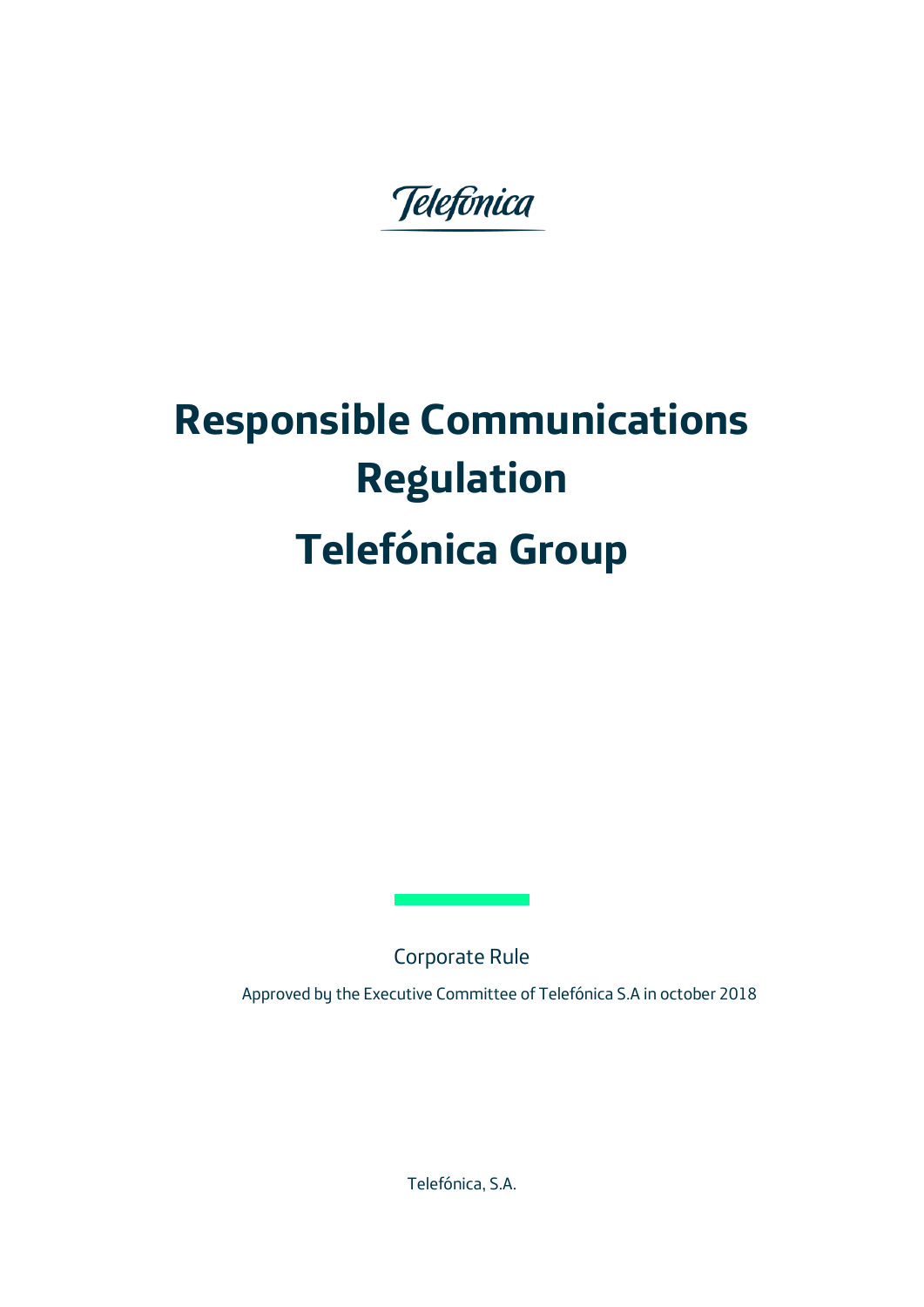2ª Edition– may 2020

#### **CHANGE MANAGEMENT**

| Versión | Elaborado por                                                            | Cambios realizados                                                              | Aprobado por                                                             | Fecha vigencia |
|---------|--------------------------------------------------------------------------|---------------------------------------------------------------------------------|--------------------------------------------------------------------------|----------------|
| 2018    | Global<br>Corporate<br>Ethics and<br>Sustainability<br>Department        | <b>NEW</b>                                                                      | Executive<br>Committee                                                   | October        |
| 2020    | Global<br>Corporate<br><b>Ethics and</b><br>Sustainability<br>Department | New Redaction;<br>" Our<br>communications with<br>customers via<br>advertising" | Global<br>Corporate<br><b>Ethics and</b><br>Sustainability<br>Department | May            |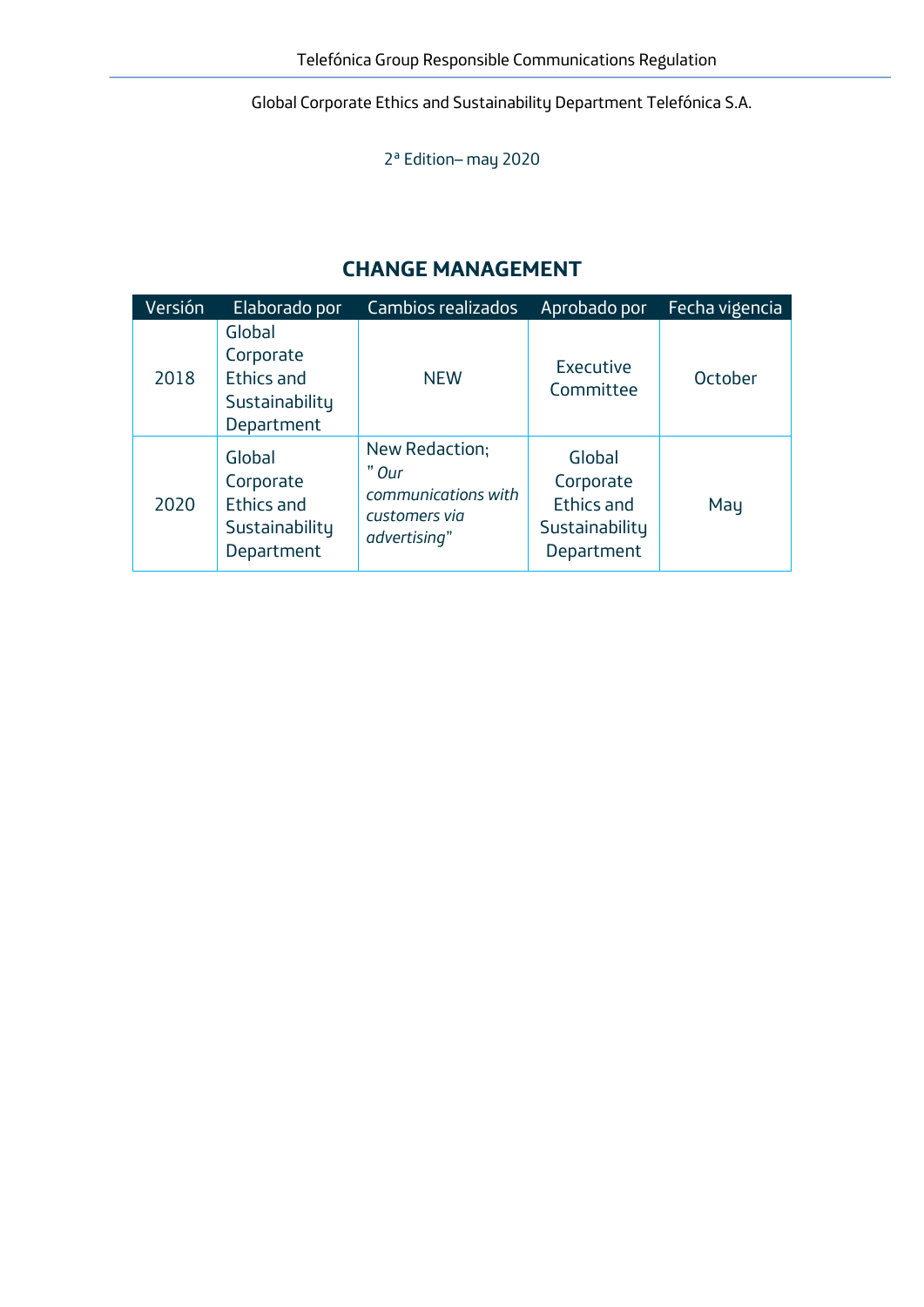# Index

<span id="page-2-0"></span>

| 1. |     |  |  |
|----|-----|--|--|
| 2. |     |  |  |
| 3. |     |  |  |
|    | 3.1 |  |  |
|    | 3.2 |  |  |
|    | 3.3 |  |  |
|    | 3.4 |  |  |
|    | 3.5 |  |  |
|    | 3.6 |  |  |
| 4. |     |  |  |
| 5. |     |  |  |
| 6. |     |  |  |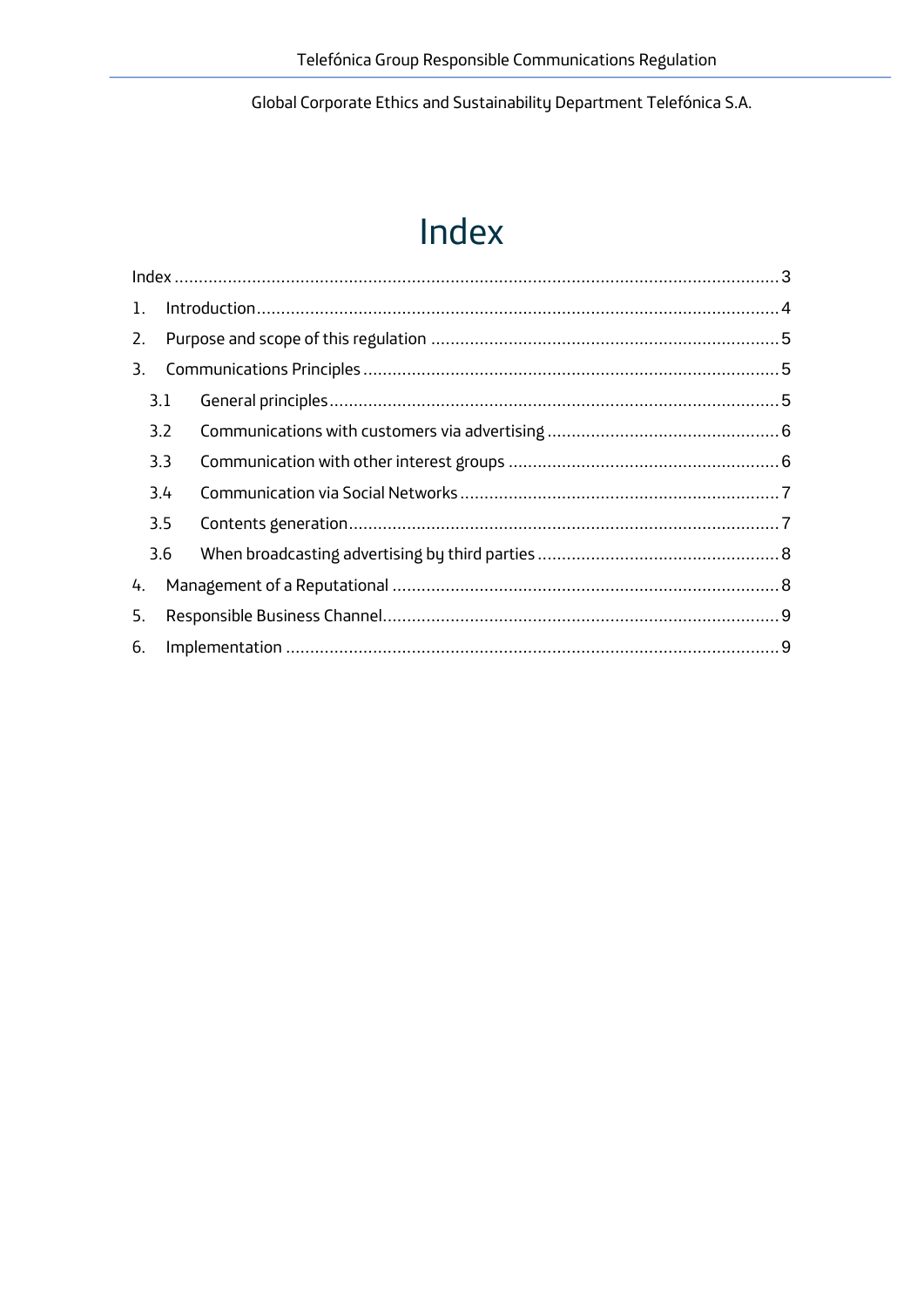# 1.Introduction

<span id="page-3-0"></span>Communication has always been very important in the lives of people and companies but, with the advent of the internet, applications, social media, self-generated content, etc., communication has increased exponentially. Telefónica is a technology company dedicated to communication; we make it possible for people to communicate in a streamlined and agile way and we also create content.

The need for people to communicate and to view and create content has also grown: people want to be able to communicate continuously using mobile applications, connect to be entertained and to know what is happening in the world in real time. This greater reliance on communication has improved our lives and made them much easier, but it has also led to social concerns, in relation to the ethical principles applied by all when facilitating communication, when creating communication channels and when generating content.

Telefónica is aware of the dilemmas posed by continuous connectivity and assumes its responsibility in this area by means of its Business Principles, which guide our employees and partners with regard to how we should conduct our business. In terms of responsible communication, our Business Principles are the following:

"We promote freedom of expression, pluralism, diversity and are committed to inclusion, education and truthful information. As a company dedicated not only to facilitating communication, but also to generating cultural, sporting, advertising and entertainment and other content that could have an impact and influence over society, we assume the responsibility of promoting responsible, ethical and quality communication".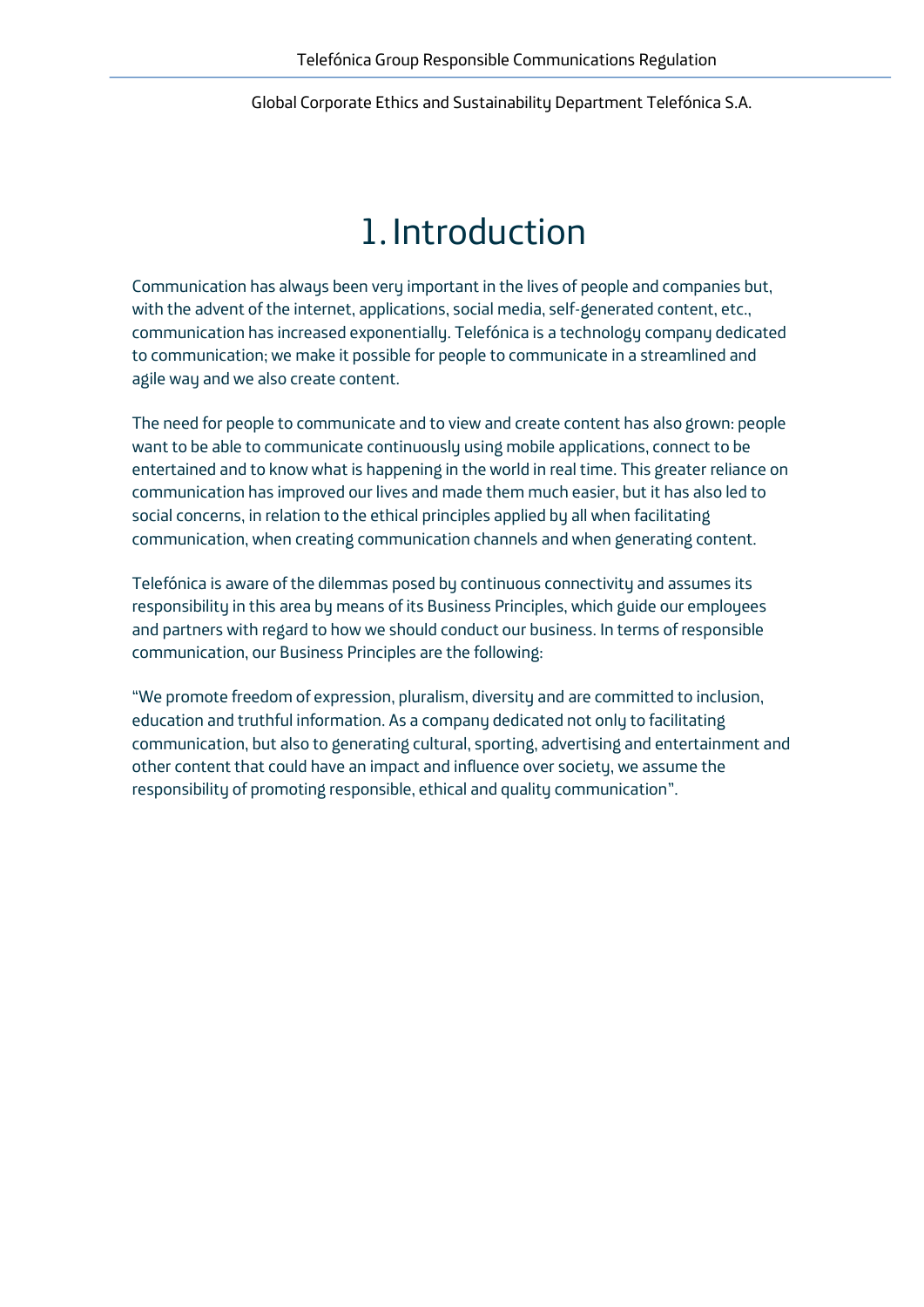# <span id="page-4-0"></span>2.Purpose and scope of this regulation

The purpose of this regulation is to establish guidelines of action for our company and our employees regarding our communication channels and the creation of contents. These general guidelines establish an ethical framework for the Telefónica Group which may be developed in more detail by each of the business operations which forms part of the group.

This regulation constitutes a Corporate Policy, and, as such, is to be applied in all Telefónica Group companies.

Telefónica, S.A., as the parent company of the Group, is in charge of establishing the foundations, instruments and mechanisms required to adequately and efficiently coordinate this Company and all the other companies that make up the Group; all of the above is to be applied without prejudice to and without impairing the autonomous decisionmaking capacity of each of the said companies, in accordance with their own corporate interests and with the fiduciary duties owed by the members of their management bodies to their shareholders.

### <span id="page-4-1"></span>3. Communications Principles

#### 3.1 General principles

<span id="page-4-2"></span>As a general rule, Telefónica promotes communications based on the following principles:

- Legality: when we communicate contents, whether our own or third party contents, we promote and respect compliance with the national and international laws applicable to us, and in particular with the human rights internationally recognised by the Universal Declaration of Human Rights as well as Intellectual Property laws. Furthermore, we avoid communications and contents which encourage illegal behaviour, violence, discrimination, or exclusion based on gender, religion, race, economic status, education or political or sexual orientation.
- **Integrity and transparency**: we are honest and respectful in our communications and contents, always striving to avoid the use of omissions, ambiguities or any other form which could lead to error or deceit.
- **Neutrality:** we avoid positioning ourselves politically as a company and promote the right to freedom of expression within the regulatory frameworks which we are subject to.
- **Protection of minors:** we have a particular commitment to children and young people. Our communications do not undermine the individual rights of children (honour, privacy and self-image). We ensure that they do not have a negative impact on the rights of the child and that they help to protect them from contents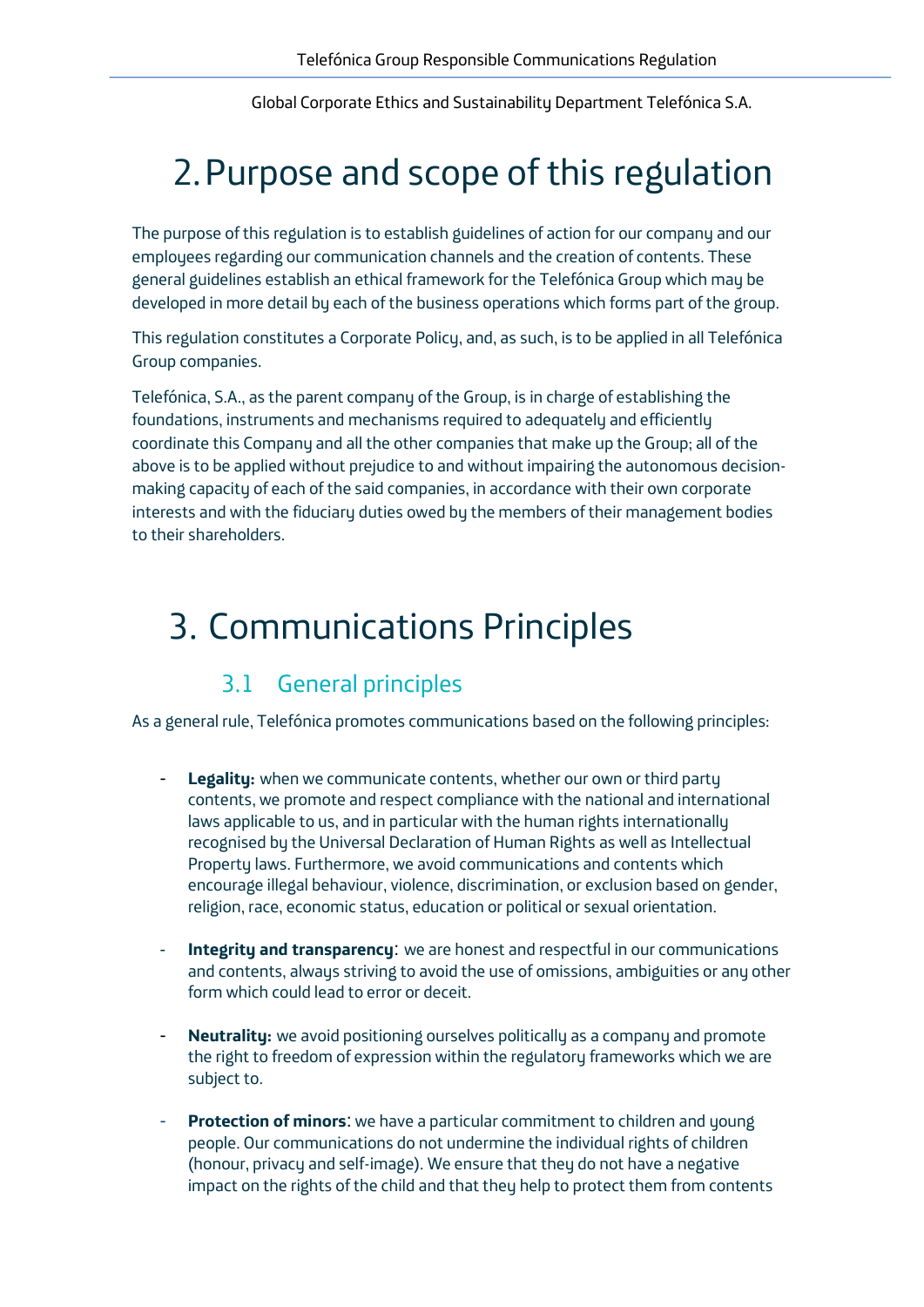and communications that may cause them physical, moral or psychological harm. We collaborate with child protection initiatives, such as the elimination of child pornography contents, when the legislation in the country allows us to do so, and with initiatives that promote the responsible use of technology by children.

#### <span id="page-5-0"></span>3.2 Communications with customers via advertising

In our communications with customers we try to ensure that the information is complete, sufficient and detailed, avoiding technical language and small print, and providing all the necessary information for the understanding of the conditions of our products.

We respect and promote the values contained in our Business Principles and in our Diversity Policy. With regard to this, our advertising messages and sponsorships:

- Do not take advantage of the good faith of the consumer;
- Do not compromise people's dignity;
- Do not include messages or images promoting alcohol consumption, smoking, drug-taking, eating disorders or terrorism;
- Never incite hatred, violence or discrimination, based on race, nationality, religion, gender or sexual orientation; we promote the use of a neutral and non-sexist language;
- Do not incite to the commission of illegal behaviour or behaviour that harms the environment;
- Do not take advantage of children's naivety.

We try to avoid the broadcasting of Telefónica advertising campaigns during programmes or on channels which are not aligned with our values and with our Business Principles.

These guidelines are reflected in our contracts with the advertising and media agencies we work with

#### 3.3 Communication with other interest groups

<span id="page-5-1"></span>We provide truthful, complete, timely and clear information in the reports that we submit to the relevant Securities Market Regulators, as well as in other public communications of the company.

Messages transmitted on behalf of Telefónica and all of its trademarks must reflect the official company's position, at all times avoiding the personal opinions of employees or of external representatives speaking on behalf of Telefónica. Those broadcasting the messages must be authorised to do so.

We do not disclose what is classifies as restricted or secret information, as established in the Global Security Regulation on the Classification and Processing of Information.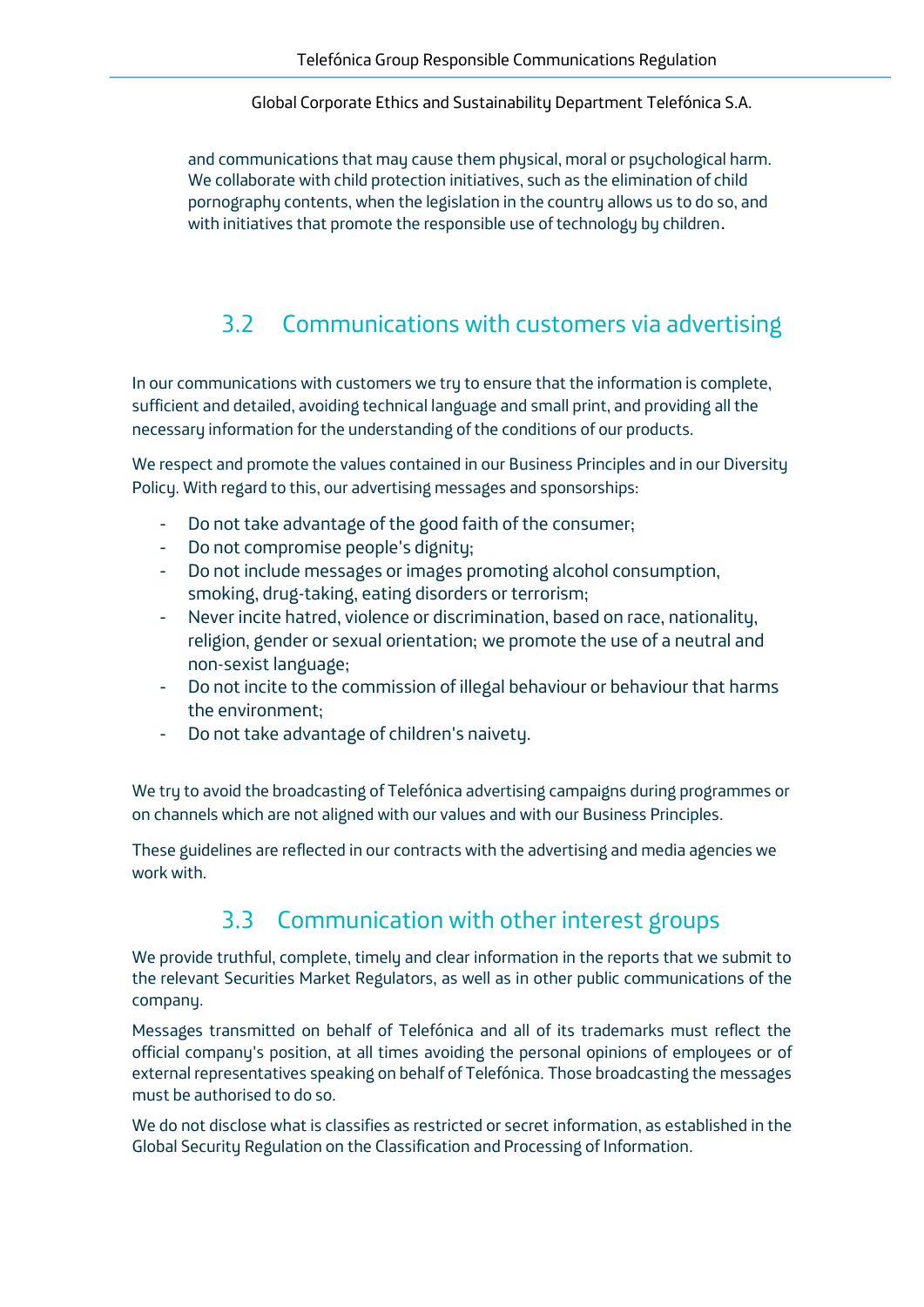#### 3.4 Communication via Social Networks

<span id="page-6-0"></span>We promote the use of social networks to communicate with customers and society in general, as these are an essential tool to engage in active listening and a relationship of trust with the consumers.

In accordance with the standards included in our global Social Network Rules, communication via social networks on behalf of Telefónica and all of its trademarks must:

- Comply with the principle of responsible use of Telefónica assets: in no event will messages which are offensive or defamatory to employees, customers or others, be transmitted.
- Avoid content which intimidates, harasses, insults or threatens any person or entity.
- Avoid mixing the messages broadcast on behalf of Telefónica and all of its trademarks, with personal opinions or stances.

#### 3.5 Contents generation

<span id="page-6-1"></span>3.5.1. When we generate or put audiovisual services at the customer's disposal we are guided by the same general principles of legality, integrity and transparency, neutrality and protection of children.

We do not include messages or images promoting alcohol consumption, smoking, drug consumption, eating disorders or terrorism in our contents.

We promote the values set out in our Principles of Responsible Business, such as diversity, integration of people with all types of disability and the protection of the environment.

3.5.2 Contents classification: with the aim of protecting children and young people from inappropriate content, Telefónica classifies the contents it generates in a visible and easily understandable way, and always in compliance with the classification criteria applicable in each country. When we broadcast third-party contents via our own channels, we ensure that all these contents are classified.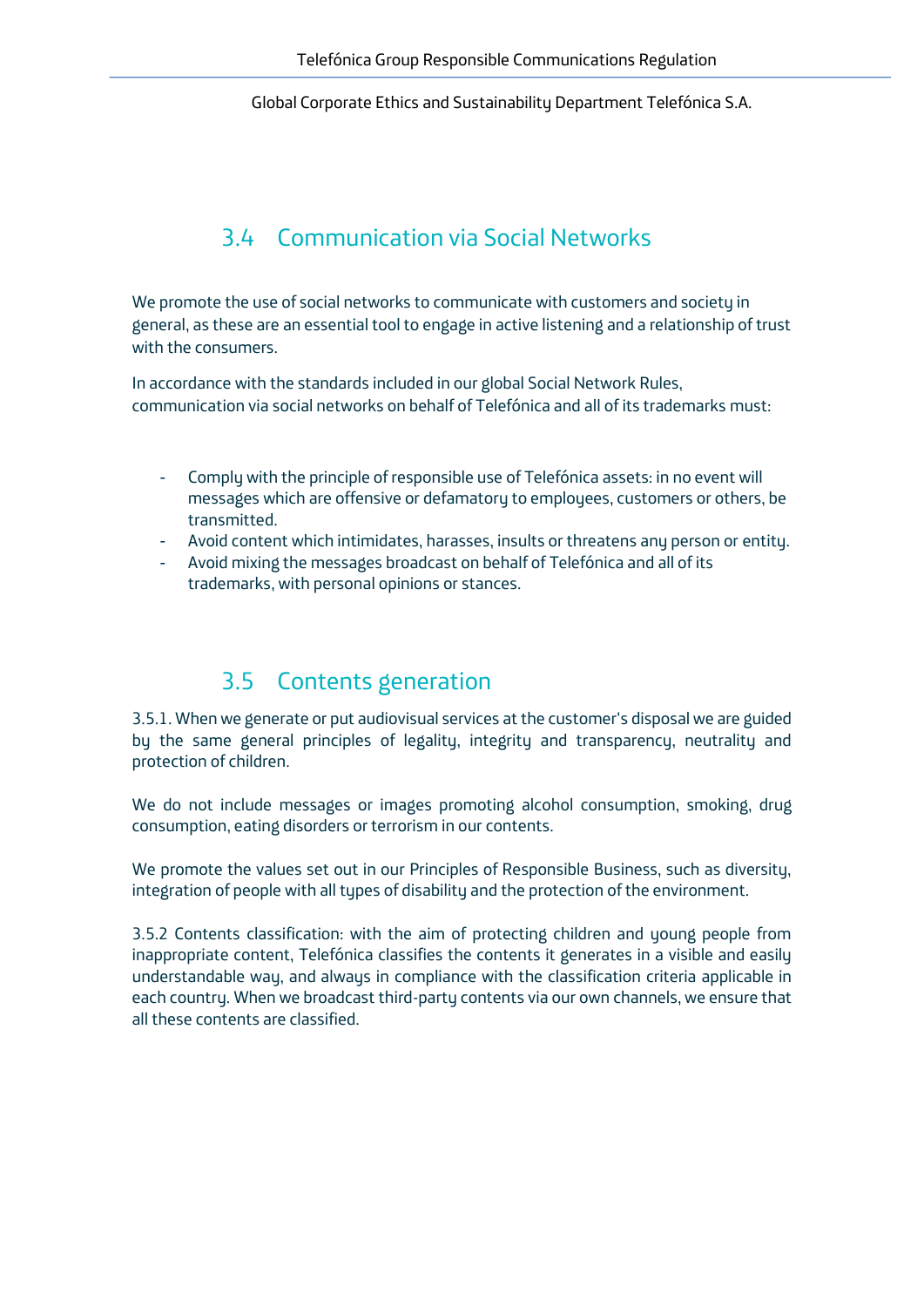#### 3.6 When broadcasting advertising by third parties

<span id="page-7-0"></span>We ensure that the third party advertising that we broadcast:

- does not contain messages which incite discrimination, hatred, violence or illegal behaviour:
- is appropriate to the age rating of the content to which it is related.
- and respects codes of conduct and self-regulation concerning the advertising of specific goods or services.

# <span id="page-7-1"></span>4.Management of a Reputational

When a situation arises as a result of which the reputation or image of the company or any of its trademarks may be negatively affected the procedure laid out in the global Crisis Management System, will be followed. The Communication Director (or the person in charge of communication) of the company in question will notify the Chairman of the Crisis Committee with a view to initiating the process described in the aforementioned Global Regulation.

If the decision is taken to convene the Crisis Committee, this committee will be of a multidisciplinary nature and will in any case include the heads of institutional relations, marketing and sustainability, as well as the heads of the departments where the risk situation originated. The Crisis Committee will:

Analyse the risk situation and the potential effects of the same

Design and implement a communications strategy which aims to mitigate the negative effect on the company's reputation, assigning each department involved with a specific role.

Report to the Executive Committee, as many times as deemed necessary by this committee.

Carry out a subsequent analysis, with the aim of avoiding this risk and improving management of communication regarding this type of crisis in the future.